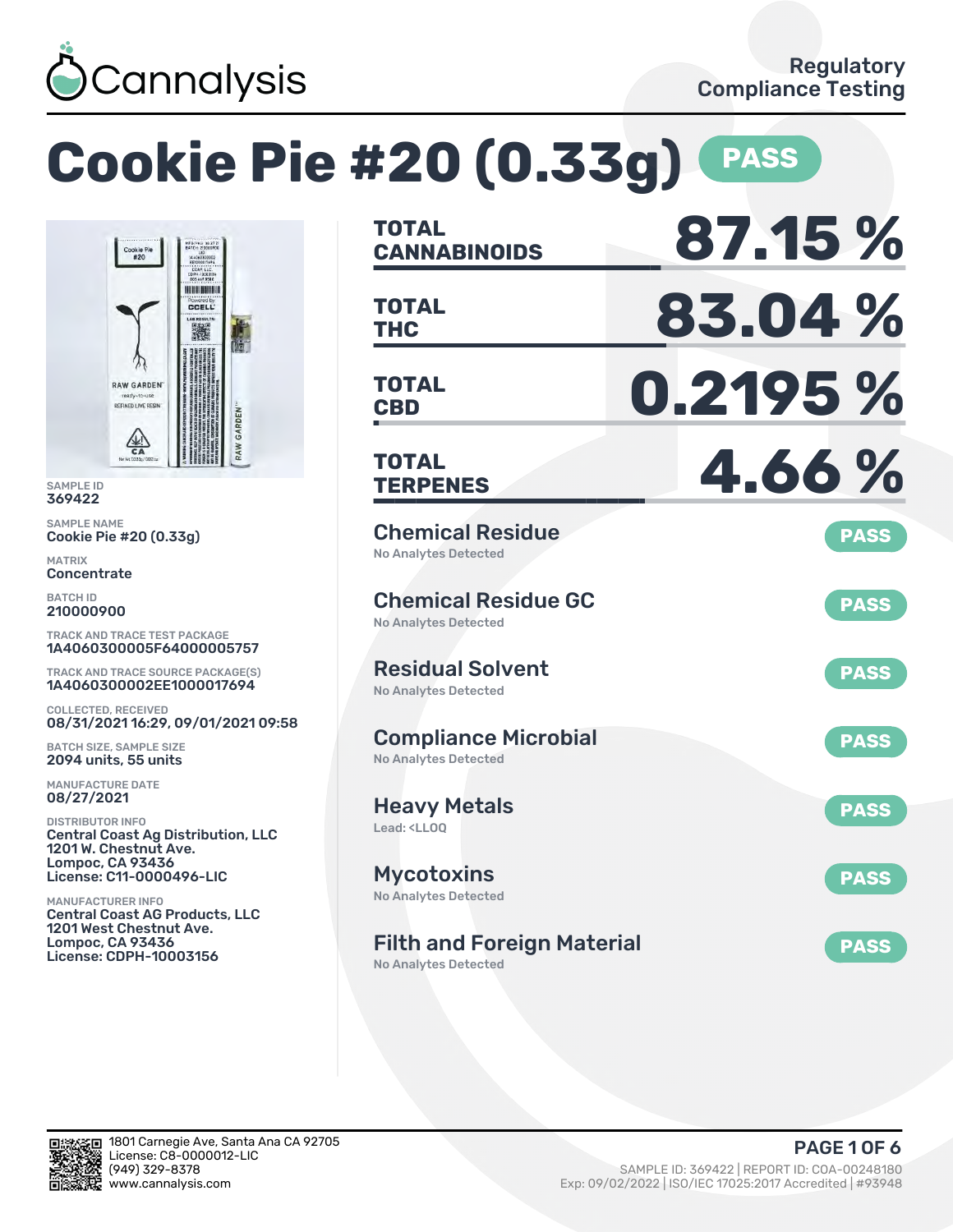

# CANNABINOID ANALYSIS

Total THC,CBD value(s) have been decarboxylated.

| TOTAL THC:          | 830.4 mg/g (83.04 %), 274.03 mg per package |
|---------------------|---------------------------------------------|
| TOTAL CBD:          | 2.195 mg/g (0.2195 %), 0.72 mg per package  |
| TOTAL CANNABINOIDS: | 871.5 mg/g (87.15 %)                        |

UNIT OF MEASUREMENT: Milligrams per Gram(mg/g)

| <b>ANALYTE</b>         | <b>RESULT</b>           | LOD    | <b>LLOO</b> | <b>ANALYTE</b>   | <b>RESULT</b>         | <b>LOD</b> | LL <sub>00</sub> |
|------------------------|-------------------------|--------|-------------|------------------|-----------------------|------------|------------------|
| THCa                   | ND                      | 0.5000 | 1.0000      | CBDa             | <b>ND</b>             | 0.5000     | 1.0000           |
| D9THC                  | 830.4 mg/g (83.04 %)    | 0.5000 | 1.0000      | CBD              | 2.195 mg/g (0.2195 %) | 0.5000     | 1.0000           |
| D8THC                  | <b>ND</b>               | 0.5000 | 1.0000      | CBD <sub>v</sub> | <b>ND</b>             | 0.5000     | 1.0000           |
| <b>CBN</b>             | 1.959 mg/g (0.1959 %)   | 0.5000 | 1.0000      | CBCa             | <b>ND</b>             | 0.5000     | 1.0000           |
| THCva                  | ND                      | 0.5000 | 1.0000      | CBC              | <b>ND</b>             | 0.5000     | 1.0000           |
| <b>THC<sub>v</sub></b> | 5.660 mg/g $(0.5660\%)$ | 0.5000 | 1.0000      | CBGa             | <b>ND</b>             | 0.5000     | 1.0000           |
| ExoTHC                 | $\leq 1$ mg/g           | 0.5000 | 1.0000      | <b>CBG</b>       | 31.32 mg/g (3.132 %)  | 0.5000     | 1.0000           |
| <b>CBL</b>             | <b>ND</b>               | 0.5000 | 1.0000      |                  |                       |            |                  |

### ADDITIONAL INFORMATION

| Method:              | SOP-TECH-001 | Sample Prepped: 09/01/2021 14:58  | Sample Approved: 09/02/2021 10:19  |  |
|----------------------|--------------|-----------------------------------|------------------------------------|--|
| Instrument: UPLC-DAD |              | Sample Analyzed: 09/01/2021 15:02 | Prep-Analytical Batch: 32364-26440 |  |



TOTAL TERPENES: 46.60 mg/g (4.660 %)

| UNIT OF MEASUREMENT: | Milligrams per Gram(mg/g) |
|----------------------|---------------------------|
|                      |                           |

| <b>ANALYTE</b>          | <b>RESULT</b>                                                                                                                                           | LOD    | <b>LLOQ</b> | <b>ANALYTE</b>         | <b>RESULT</b>                                      | LOD    | <b>LLOQ</b> |
|-------------------------|---------------------------------------------------------------------------------------------------------------------------------------------------------|--------|-------------|------------------------|----------------------------------------------------|--------|-------------|
| 3-Carene                | <b>ND</b>                                                                                                                                               | 1.000  | 2.500       | Alpha bisabolol        | <lloq< td=""><td>0.1000</td><td>0.500</td></lloq<> | 0.1000 | 0.500       |
| Alpha cedrene           | ND.                                                                                                                                                     | 1.000  | 2.500       | Alpha humulene         | <ll0q< td=""><td>0.5000</td><td>1.000</td></ll0q<> | 0.5000 | 1.000       |
| Alpha pinene            | 3.109 mg/g (0.3109 %)                                                                                                                                   | 0.1000 | 1.000       | Alpha terpinene        | <b>ND</b>                                          | 0.5000 | 1.000       |
| Alpha terpineol         | <lloq< td=""><td>0.3260</td><td>0.6520</td><td>Beta caryophyllene</td><td>3.432 mg/g <math>(0.3432 \%)</math></td><td>0.5000</td><td>1.000</td></lloq<> | 0.3260 | 0.6520      | Beta caryophyllene     | 3.432 mg/g $(0.3432 \%)$                           | 0.5000 | 1.000       |
| Beta myrcene            | 30.96 mg/g (3.096 %)                                                                                                                                    | 0.5000 | 1.000       | Beta pinene            | 1.358 mg/g $(0.1358\%)$                            | 0.6070 | 1.214       |
| Borneol                 | <b>ND</b>                                                                                                                                               | 1.000  | 2.500       | Camphene               | <b>ND</b>                                          | 0.5000 | 1.000       |
| Camphor                 | <b>ND</b>                                                                                                                                               | 0.1000 | 0.5000      | Caryophyllene oxide ND |                                                    | 0.5000 | 2.500       |
| Cedrol                  | <b>ND</b>                                                                                                                                               | 0.5000 | 1.000       | Cis geraniol           | <b>ND</b>                                          | 1.000  | 2.500       |
| Cis nerolidol           | <b>ND</b>                                                                                                                                               | 2.500  | 5.000       | Eucalyptol             | <b>ND</b>                                          | 0.1000 | 0.500       |
| Fenchol                 | <b>ND</b>                                                                                                                                               | 0.5000 | 1.000       | Fenchone               | <b>ND</b>                                          | 0.1000 | 0.500       |
| Gamma terpinene         | <b>ND</b>                                                                                                                                               | 0.1000 | 0.5000      | Gamma terpineol        | <b>ND</b>                                          | 0.2090 | 0.523       |
| Geranyl acetate         | <b>ND</b>                                                                                                                                               | 0.1000 | 0.5000      | Guaiol                 | <b>ND</b>                                          | 2.500  | 5.000       |
| Isoborneol              | <b>ND</b>                                                                                                                                               | 0.5000 | 1.000       | Isopulegol             | <b>ND</b>                                          | 2.500  | 5.000       |
| Limonene                | 3.156 mg/g $(0.3156\%)$                                                                                                                                 | 0.5000 | 2.500       | Linalool               | 1.117 mg/g $(0.1117%)$                             | 0.5000 | 1.000       |
| Menthol                 | <b>ND</b>                                                                                                                                               | 1.000  | 2.500       | Ocimene 1              | <b>ND</b>                                          | 0.1550 | 0.310       |
| Ocimene 2               | 3.460 mg/g (0.3460 %)                                                                                                                                   | 0.3450 | 1.725       | P-cymene               | <b>ND</b>                                          | 0.5230 | 1.045       |
| P-mentha-1,5-diene ND   |                                                                                                                                                         | 0.5000 | 1.000       | Pulegone               | <b>ND</b>                                          | 0.1000 | 0.500       |
| Sabinene                | <b>ND</b>                                                                                                                                               | 0.5000 | 1.000       | Terpinolene            | <ll0q< td=""><td>0.1000</td><td>0.500</td></ll0q<> | 0.1000 | 0.500       |
| Trans beta farnesene ND |                                                                                                                                                         | 2.500  | 5.000       | Trans geraniol         | <b>ND</b>                                          | 0.5000 | 2.500       |
| Trans nerolidol         | <b>ND</b>                                                                                                                                               | 0.5000 | 2.500       | Valencene              | <b>ND</b>                                          | 0.5000 | 1.000       |
|                         |                                                                                                                                                         |        |             |                        |                                                    |        |             |

| <b>ND</b><br>2.500<br>0.1000<br>1.000<br>Alpha bisabolol<br><lloq<br>ND<br/>2.500<br/><lloq<br>0.5000<br/>1.000<br/>Alpha humulene<br/>3.109 mg/g (0.3109 %)<br/>1.000<br/>0.1000<br/>Alpha terpinene<br/><b>ND</b><br/>0.5000<br/><lloq<br>0.6520<br/>3.432 mg/g (0.3432 %)<br/>0.3260<br/>Beta caryophyllene<br/>0.5000<br/>30.96 mg/g (3.096 %)<br/>1.358 mg/g <math>(0.1358\%)</math><br/>0.5000<br/>1.000<br/>Beta pinene<br/>0.6070<br/><b>ND</b><br/>1.000<br/>2.500<br/><b>ND</b><br/>0.5000<br/>Camphene<br/><b>ND</b><br/>0.5000<br/>0.1000<br/>0.5000<br/>Caryophyllene oxide ND<br/><b>ND</b><br/>0.5000<br/>1.000<br/><b>ND</b><br/>1.000<br/>Cis geraniol<br/>ND<br/>2.500<br/>5.000<br/><b>ND</b><br/>Eucalyptol<br/>0.1000<br/><b>ND</b><br/>0.5000<br/>1.000<br/>Fenchone<br/><b>ND</b><br/>0.1000<br/><b>ND</b><br/>0.5000<br/>0.1000<br/>Gamma terpineol<br/><b>ND</b><br/>0.2090<br/>0.5000<br/>ND.<br/>0.1000<br/>Guaiol<br/><b>ND</b><br/>2.500<br/><b>ND</b><br/>0.5000<br/>1.000<br/><b>ND</b><br/>2.500<br/>Isoborneol<br/>Isopulegol<br/>1.117 mg/g (0.1117 %)<br/>3.156 mg/g <math>(0.3156\%)</math><br/>0.5000<br/>2.500<br/>Linalool<br/>0.5000<br/><b>ND</b><br/>2.500<br/>0.1550<br/>1.000<br/><b>ND</b><br/>Ocimene 1<br/>3.460 mg/g (0.3460 %)<br/>0.3450<br/>1.725<br/><b>ND</b><br/>0.5230<br/>P-cymene<br/>0.5000<br/>1.000<br/><b>ND</b><br/>0.1000<br/>Pulegone<br/><b>ND</b><br/>0.5000<br/>1.000<br/>Terpinolene<br/><lloq<br>0.1000<br/>2.500<br/>5.000<br/>0.5000<br/>Trans geraniol<br/><b>ND</b><br/><b>ND</b><br/><b>ND</b><br/>0.5000<br/>2.500<br/>Valencene<br/>0.5000</lloq<br></lloq<br></lloq<br></lloq<br> | ANALYTE  | <b>RESULT</b> | <b>LOD</b> | <b>LLOQ</b> | <b>ANALYTE</b> | <b>RESULT</b> | <b>LOD</b> | <b>LLOQ</b> |
|----------------------------------------------------------------------------------------------------------------------------------------------------------------------------------------------------------------------------------------------------------------------------------------------------------------------------------------------------------------------------------------------------------------------------------------------------------------------------------------------------------------------------------------------------------------------------------------------------------------------------------------------------------------------------------------------------------------------------------------------------------------------------------------------------------------------------------------------------------------------------------------------------------------------------------------------------------------------------------------------------------------------------------------------------------------------------------------------------------------------------------------------------------------------------------------------------------------------------------------------------------------------------------------------------------------------------------------------------------------------------------------------------------------------------------------------------------------------------------------------------------------------------------------------------------------------------------------------------------------------------------------------------------------|----------|---------------|------------|-------------|----------------|---------------|------------|-------------|
| Alpha cedrene<br>Alpha pinene<br>Alpha terpineol<br>Beta myrcene<br>Borneol<br>Camphor<br>Cedrol<br>Cis nerolidol<br>Fenchol<br>Gamma terpinene<br>Geranyl acetate<br>Limonene<br>Menthol<br>Ocimene 2<br>P-mentha-1,5-diene ND<br>Sabinene<br>Trans beta farnesene ND<br>Trans nerolidol                                                                                                                                                                                                                                                                                                                                                                                                                                                                                                                                                                                                                                                                                                                                                                                                                                                                                                                                                                                                                                                                                                                                                                                                                                                                                                                                                                      | 3-Carene |               |            |             |                |               |            | 0.5000      |
|                                                                                                                                                                                                                                                                                                                                                                                                                                                                                                                                                                                                                                                                                                                                                                                                                                                                                                                                                                                                                                                                                                                                                                                                                                                                                                                                                                                                                                                                                                                                                                                                                                                                |          |               |            |             |                |               |            | 1.000       |
|                                                                                                                                                                                                                                                                                                                                                                                                                                                                                                                                                                                                                                                                                                                                                                                                                                                                                                                                                                                                                                                                                                                                                                                                                                                                                                                                                                                                                                                                                                                                                                                                                                                                |          |               |            |             |                |               |            | 1.000       |
|                                                                                                                                                                                                                                                                                                                                                                                                                                                                                                                                                                                                                                                                                                                                                                                                                                                                                                                                                                                                                                                                                                                                                                                                                                                                                                                                                                                                                                                                                                                                                                                                                                                                |          |               |            |             |                |               |            | 1.000       |
|                                                                                                                                                                                                                                                                                                                                                                                                                                                                                                                                                                                                                                                                                                                                                                                                                                                                                                                                                                                                                                                                                                                                                                                                                                                                                                                                                                                                                                                                                                                                                                                                                                                                |          |               |            |             |                |               |            | 1.214       |
|                                                                                                                                                                                                                                                                                                                                                                                                                                                                                                                                                                                                                                                                                                                                                                                                                                                                                                                                                                                                                                                                                                                                                                                                                                                                                                                                                                                                                                                                                                                                                                                                                                                                |          |               |            |             |                |               |            | 1.000       |
|                                                                                                                                                                                                                                                                                                                                                                                                                                                                                                                                                                                                                                                                                                                                                                                                                                                                                                                                                                                                                                                                                                                                                                                                                                                                                                                                                                                                                                                                                                                                                                                                                                                                |          |               |            |             |                |               |            | 2.500       |
|                                                                                                                                                                                                                                                                                                                                                                                                                                                                                                                                                                                                                                                                                                                                                                                                                                                                                                                                                                                                                                                                                                                                                                                                                                                                                                                                                                                                                                                                                                                                                                                                                                                                |          |               |            |             |                |               |            | 2.500       |
|                                                                                                                                                                                                                                                                                                                                                                                                                                                                                                                                                                                                                                                                                                                                                                                                                                                                                                                                                                                                                                                                                                                                                                                                                                                                                                                                                                                                                                                                                                                                                                                                                                                                |          |               |            |             |                |               |            | 0.5000      |
|                                                                                                                                                                                                                                                                                                                                                                                                                                                                                                                                                                                                                                                                                                                                                                                                                                                                                                                                                                                                                                                                                                                                                                                                                                                                                                                                                                                                                                                                                                                                                                                                                                                                |          |               |            |             |                |               |            | 0.5000      |
|                                                                                                                                                                                                                                                                                                                                                                                                                                                                                                                                                                                                                                                                                                                                                                                                                                                                                                                                                                                                                                                                                                                                                                                                                                                                                                                                                                                                                                                                                                                                                                                                                                                                |          |               |            |             |                |               |            | 0.5230      |
|                                                                                                                                                                                                                                                                                                                                                                                                                                                                                                                                                                                                                                                                                                                                                                                                                                                                                                                                                                                                                                                                                                                                                                                                                                                                                                                                                                                                                                                                                                                                                                                                                                                                |          |               |            |             |                |               |            | 5.000       |
|                                                                                                                                                                                                                                                                                                                                                                                                                                                                                                                                                                                                                                                                                                                                                                                                                                                                                                                                                                                                                                                                                                                                                                                                                                                                                                                                                                                                                                                                                                                                                                                                                                                                |          |               |            |             |                |               |            | 5.000       |
|                                                                                                                                                                                                                                                                                                                                                                                                                                                                                                                                                                                                                                                                                                                                                                                                                                                                                                                                                                                                                                                                                                                                                                                                                                                                                                                                                                                                                                                                                                                                                                                                                                                                |          |               |            |             |                |               |            | 1.000       |
|                                                                                                                                                                                                                                                                                                                                                                                                                                                                                                                                                                                                                                                                                                                                                                                                                                                                                                                                                                                                                                                                                                                                                                                                                                                                                                                                                                                                                                                                                                                                                                                                                                                                |          |               |            |             |                |               |            | 0.3100      |
|                                                                                                                                                                                                                                                                                                                                                                                                                                                                                                                                                                                                                                                                                                                                                                                                                                                                                                                                                                                                                                                                                                                                                                                                                                                                                                                                                                                                                                                                                                                                                                                                                                                                |          |               |            |             |                |               |            | 1.045       |
|                                                                                                                                                                                                                                                                                                                                                                                                                                                                                                                                                                                                                                                                                                                                                                                                                                                                                                                                                                                                                                                                                                                                                                                                                                                                                                                                                                                                                                                                                                                                                                                                                                                                |          |               |            |             |                |               |            | 0.5000      |
|                                                                                                                                                                                                                                                                                                                                                                                                                                                                                                                                                                                                                                                                                                                                                                                                                                                                                                                                                                                                                                                                                                                                                                                                                                                                                                                                                                                                                                                                                                                                                                                                                                                                |          |               |            |             |                |               |            | 0.5000      |
|                                                                                                                                                                                                                                                                                                                                                                                                                                                                                                                                                                                                                                                                                                                                                                                                                                                                                                                                                                                                                                                                                                                                                                                                                                                                                                                                                                                                                                                                                                                                                                                                                                                                |          |               |            |             |                |               |            | 2.500       |
|                                                                                                                                                                                                                                                                                                                                                                                                                                                                                                                                                                                                                                                                                                                                                                                                                                                                                                                                                                                                                                                                                                                                                                                                                                                                                                                                                                                                                                                                                                                                                                                                                                                                |          |               |            |             |                |               |            | 1.000       |



1801 Carnegie Ave, Santa Ana CA 92705 License: C8-0000012-LIC<br>(949) 329-8378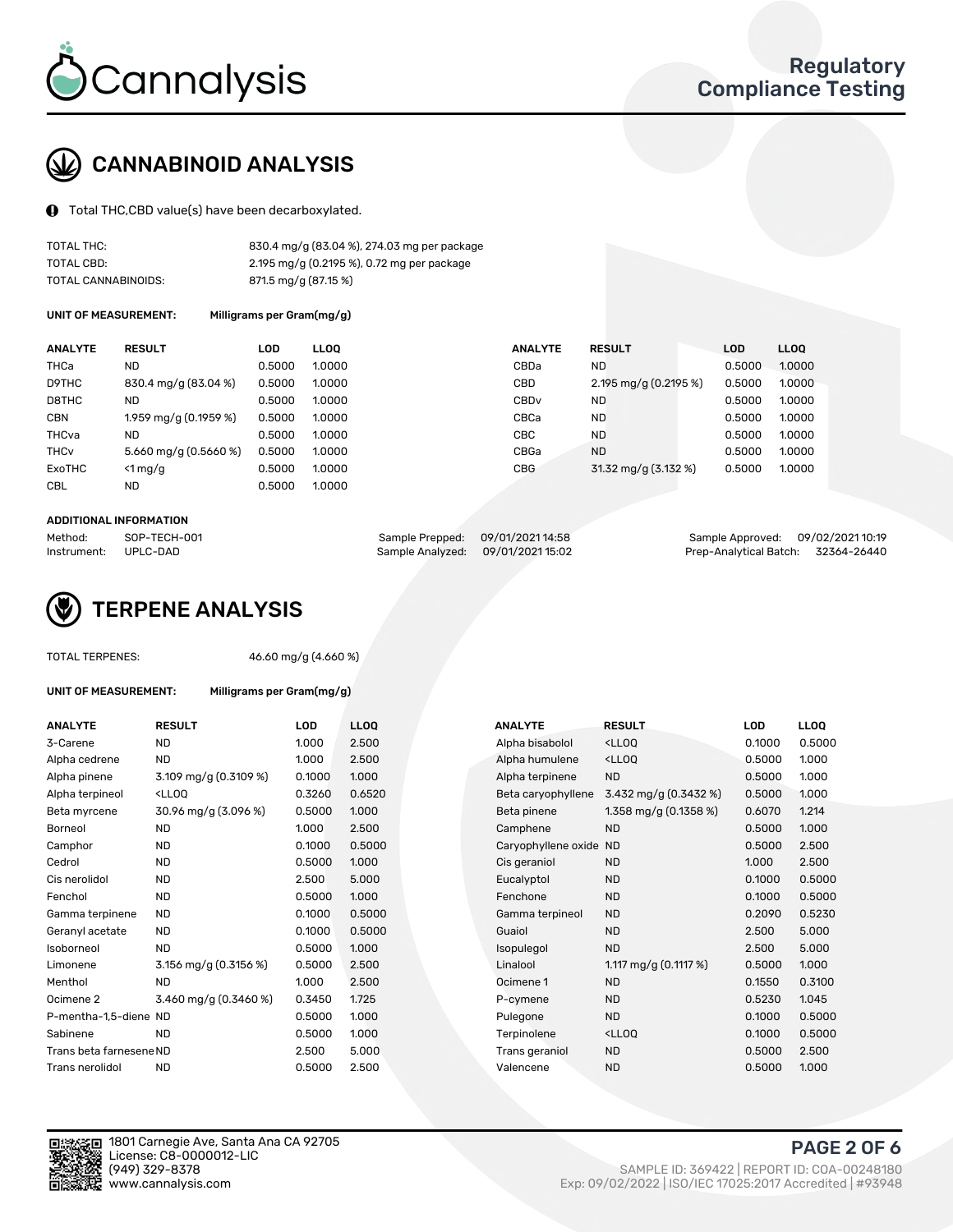

## Regulatory Compliance Testing

#### ADDITIONAL INFORMATION

Method: SOP-TECH-027 Sample Prepped: 09/01/2021 13:08 Sample Approved: 09/02/2021 11:50 Prep-Analytical Batch: 32360-26436



CHEMICAL RESIDUE ANALYSIS PASS

UNIT OF MEASUREMENT: Micrograms per Gram(ug/g)

| <b>ANALYTE</b>    | <b>RESULT</b> | LOD    | LL <sub>OO</sub> | <b>ACTION LEVEL</b> |      | <b>ANALYTE</b>      | <b>RESULT</b> | LOD    | <b>LLOQ</b> | <b>ACTION LEVEL</b> |      |
|-------------------|---------------|--------|------------------|---------------------|------|---------------------|---------------|--------|-------------|---------------------|------|
| Abamectin         | <b>ND</b>     | 0.0200 | 0.0400           | 0.1000              | Pass | Acephate            | <b>ND</b>     | 0.0200 | 0.0400      | 0.1000              | Pass |
| Acequinocyl       | <b>ND</b>     | 0.0200 | 0.0400           | 0.1000              | Pass | Acetamiprid         | <b>ND</b>     | 0.0200 | 0.0400      | 0.1000              | Pass |
| Aldicarb          | <b>ND</b>     | 0.0200 | 0.0400           | 0.0                 | Pass | Azoxystrobin        | <b>ND</b>     | 0.0200 | 0.0400      | 0.1000              | Pass |
| Bifenazate        | <b>ND</b>     | 0.0200 | 0.0400           | 0.1000              | Pass | <b>Bifenthrin</b>   | <b>ND</b>     | 0.0200 | 0.0400      | 3.000               | Pass |
| <b>Boscalid</b>   | <b>ND</b>     | 0.0200 | 0.0400           | 0.1000              | Pass | Carbarvl            | <b>ND</b>     | 0.0200 | 0.0400      | 0.5000              | Pass |
| Carbofuran        | <b>ND</b>     | 0.0200 | 0.0400           | 0.0                 | Pass | Chlorantraniliprole | <b>ND</b>     | 0.0200 | 0.0400      | 10.00               | Pass |
| Clofentezine      | <b>ND</b>     | 0.0200 | 0.0400           | 0.1000              | Pass | Coumaphos           | <b>ND</b>     | 0.0200 | 0.0400      | 0.0                 | Pass |
| Cyfluthrin        | <b>ND</b>     | 0.4000 | 1.000            | 2.000               | Pass | Cypermethrin        | <b>ND</b>     | 0.4000 | 1.000       | 1.000               | Pass |
| Daminozide        | <b>ND</b>     | 0.0200 | 0.0400           | 0.0                 | Pass | Diazinon            | <b>ND</b>     | 0.0200 | 0.0400      | 0.1000              | Pass |
| <b>Dichlorvos</b> | <b>ND</b>     | 0.0200 | 0.0400           | 0.0                 | Pass | Dimethoate          | <b>ND</b>     | 0.0200 | 0.0400      | 0.0                 | Pass |
| Dimethomorph      | <b>ND</b>     | 0.0200 | 0.0400           | 2.000               | Pass | <b>Ethoprophos</b>  | <b>ND</b>     | 0.0200 | 0.0400      | 0.0                 | Pass |
| Etofenprox        | <b>ND</b>     | 0.0200 | 0.0400           | 0.0                 | Pass | Etoxazole           | <b>ND</b>     | 0.0200 | 0.0400      | 0.1000              | Pass |
| Fenhexamid        | <b>ND</b>     | 0.0200 | 0.0400           | 0.1000              | Pass | Fenoxycarb          | <b>ND</b>     | 0.0200 | 0.0400      | 0.0                 | Pass |
| Fenpyroximate     | <b>ND</b>     | 0.0200 | 0.0400           | 0.1000              | Pass | Fipronil            | <b>ND</b>     | 0.0400 | 0.1000      | 0.0                 | Pass |
| Flonicamid        | <b>ND</b>     | 0.0200 | 0.0400           | 0.1000              | Pass | Fludioxonil         | <b>ND</b>     | 0.0200 | 0.0400      | 0.1000              | Pass |
| Hexythiazox       | <b>ND</b>     | 0.0200 | 0.0400           | 0.1000              | Pass | Imazalil            | <b>ND</b>     | 0.0200 | 0.0400      | 0.0                 | Pass |
| Imidacloprid      | <b>ND</b>     | 0.0200 | 0.0400           | 5.000               | Pass | Kresoxim methyl     | <b>ND</b>     | 0.0200 | 0.0400      | 0.1000              | Pass |
| Malathion         | <b>ND</b>     | 0.0200 | 0.0400           | 0.5000              | Pass | Metalaxvl           | <b>ND</b>     | 0.0200 | 0.0400      | 2.000               | Pass |
| Methiocarb        | <b>ND</b>     | 0.0200 | 0.0400           | 0.0                 | Pass | Methomyl            | <b>ND</b>     | 0.0200 | 0.0400      | 1.000               | Pass |
| Mevinphos         | <b>ND</b>     | 0.0200 | 0.0400           | 0.0                 | Pass | Myclobutanil        | <b>ND</b>     | 0.0200 | 0.0400      | 0.1000              | Pass |
| Naled             | <b>ND</b>     | 0.0200 | 0.0400           | 0.1000              | Pass | Oxamyl              | <b>ND</b>     | 0.0200 | 0.0400      | 0.5000              | Pass |
| Paclobutrazol     | <b>ND</b>     | 0.0200 | 0.0400           | 0.0                 | Pass | Permethrins         | <b>ND</b>     | 0.0400 | 0.1000      | 0.5000              | Pass |
| Phosmet           | <b>ND</b>     | 0.0200 | 0.0400           | 0.1000              | Pass | Piperonyl butoxide  | <b>ND</b>     | 0.0200 | 0.0400      | 3.000               | Pass |
| Prallethrin       | <b>ND</b>     | 0.0200 | 0.0400           | 0.1000              | Pass | Propiconazole       | <b>ND</b>     | 0.0200 | 0.0400      | 0.1000              | Pass |
| Propoxur          | <b>ND</b>     | 0.0200 | 0.0400           | 0.0                 | Pass | Pyrethrins          | <b>ND</b>     | 0.0200 | 0.0400      | 0.5000              | Pass |
| Pyridaben         | <b>ND</b>     | 0.0200 | 0.0400           | 0.1000              | Pass | Spinetoram          | <b>ND</b>     | 0.0200 | 0.0400      | 0.1000              | Pass |
| Spinosad          | <b>ND</b>     | 0.0300 | 0.0700           | 0.1000              | Pass | Spiromesifen        | <b>ND</b>     | 0.0200 | 0.0400      | 0.1000              | Pass |
| Spirotetramat     | <b>ND</b>     | 0.0200 | 0.0400           | 0.1000              | Pass | Spiroxamine         | <b>ND</b>     | 0.0200 | 0.0400      | 0.0                 | Pass |
| Tebuconazole      | <b>ND</b>     | 0.0200 | 0.0400           | 0.1000              | Pass | Thiacloprid         | <b>ND</b>     | 0.0200 | 0.0400      | 0.0                 | Pass |
| Thiamethoxam      | <b>ND</b>     | 0.0200 | 0.0400           | 5.000               | Pass | Trifloxystrobin     | <b>ND</b>     | 0.0200 | 0.0400      | 0.1000              | Pass |

### ADDITIONAL INFORMATION

Method: SOP-TECH-002 Sample Prepped: 09/01/2021 18:55 Sample Approved: 09/02/2021 11:31 Prep-Analytical Batch: 32381-26453

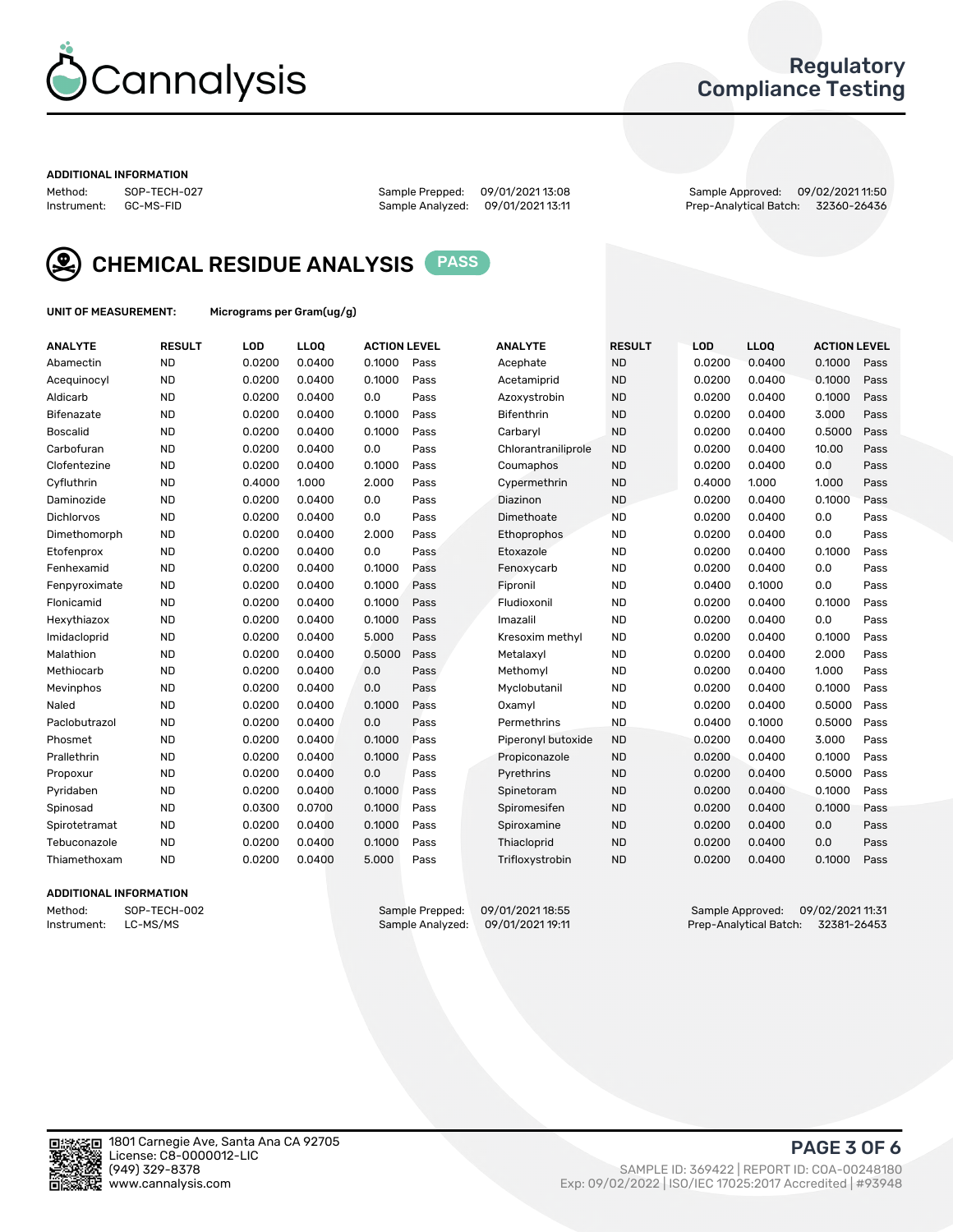

# CHEMICAL RESIDUE GC ANALYSIS PASS

rams per Gram(ug/g)

| <b>ANALYTE</b>         | <b>RESULT</b> | LOD    | <b>LLOO</b> | <b>ACTION LEVEL</b> |                  | <b>ANALYTE</b>   | <b>RESULT</b> | LOD              | LLOO <sup>1</sup>      | <b>ACTION LEVEL</b> |      |
|------------------------|---------------|--------|-------------|---------------------|------------------|------------------|---------------|------------------|------------------------|---------------------|------|
| Captan                 | <b>ND</b>     | 0.1000 | 0.2000      | 0.7000              | Pass             | Chlordane        | <b>ND</b>     | 0.0109           | 0.0136                 | 0.0                 | Pass |
| Methyl parathion       | <b>ND</b>     | 0.0400 | 0.1000      | 0.0                 | Pass             | <b>PCNB</b>      | <b>ND</b>     | 0.0200           | 0.0400                 | 0.1000              | Pass |
| Chlorfenapyr           | <b>ND</b>     | 0.0800 | 0.1000      | 0.0                 | Pass             | Chlorpyrifos     | <b>ND</b>     | 0.0800           | 0.1000                 | 0.0                 | Pass |
|                        |               |        |             |                     |                  |                  |               |                  |                        |                     |      |
| ADDITIONAL INFORMATION |               |        |             |                     |                  |                  |               |                  |                        |                     |      |
| Method:                | SOP-TECH-010  |        |             |                     | Sample Prepped:  | 09/01/2021 18:55 |               | Sample Approved: |                        | 09/02/2021 13:51    |      |
| Instrument:            | GC-MS/MS      |        |             |                     | Sample Analyzed: | 09/01/2021 19:12 |               |                  | Prep-Analytical Batch: | 32382-26454         |      |
|                        |               |        |             |                     |                  |                  |               |                  |                        |                     |      |

# RESIDUAL SOLVENT ANALYSIS PASS

UNIT OF MEASUREMENT: Micrograms per Gram(ug/g)

| <b>ANALYTE</b>       | <b>RESULT</b> | LOD    | <b>LLOO</b> | <b>ACTION LEVEL</b> |      | <b>ANALYTE</b>           | <b>RESULT</b> | LOD    | <b>LLOO</b> | <b>ACTION LEVEL</b> |      |
|----------------------|---------------|--------|-------------|---------------------|------|--------------------------|---------------|--------|-------------|---------------------|------|
| Acetone              | <b>ND</b>     | 50.00  | 100.0       | 5000                | Pass | Acetonitrile             | <b>ND</b>     | 50.00  | 100.0       | 410.0               | Pass |
| Benzene              | <b>ND</b>     | 0.5000 | 1.000       | 1.000               | Pass | <b>Butane</b>            | <b>ND</b>     | 50.00  | 100.0       | 5000                | Pass |
| Chloroform           | <b>ND</b>     | 0.5000 | 1.000       | 1.000               | Pass | Ethanol                  | <b>ND</b>     | 50.00  | 100.0       | 5000                | Pass |
| <b>Ethyl Acetate</b> | <b>ND</b>     | 50.00  | 100.0       | 5000                | Pass | <b>Ethyl Ether</b>       | <b>ND</b>     | 50.00  | 100.0       | 5000                | Pass |
| Ethylene oxide       | <b>ND</b>     | 0.5000 | 1.000       | 1.000               | Pass | Heptane                  | <b>ND</b>     | 50.00  | 100.0       | 5000                | Pass |
| Hexane               | <b>ND</b>     | 50.00  | 100.0       | 290.0               | Pass | <b>Isopropyl Alcohol</b> | <b>ND</b>     | 50.00  | 100.0       | 5000                | Pass |
| Methanol             | <b>ND</b>     | 50.00  | 100.0       | 3000                | Pass | Methylene chloride       | <b>ND</b>     | 0.5000 | 1.000       | 1.000               | Pass |
| Pentane              | <b>ND</b>     | 50.00  | 100.0       | 5000                | Pass | Propane                  | <b>ND</b>     | 50.00  | 200.0       | 5000                | Pass |
| Toluene              | <b>ND</b>     | 50.00  | 100.0       | 890.0               | Pass | Xvlenes                  | <b>ND</b>     | 50.08  | 100.0       | 2170                | Pass |
| Trichloroethylene    | <b>ND</b>     | 0.5000 | 1.000       | 1.000               | Pass | 1.2-Dichloroethane       | <b>ND</b>     | 0.5000 | 1.000       | 1.000               | Pass |

### ADDITIONAL INFORMATION

Method: SOP-TECH-021 Sample Prepped: 09/01/2021 14:59 Sample Approved: 09/02/2021 10:29<br>Sample Analyzed: 09/01/2021 15:08 Prep-Analytical Batch: 32369-26444 Prep-Analytical Batch: 32369-26444



UNIT OF MEASUREMENT: Cycle Threshold (Ct)

| <b>ANALYTE</b>                        | <b>RESULT</b>          | LOD   | <b>LLOO</b> | <b>ACTION LEVEL</b> |                  | <b>ANALYTE</b>   | <b>RESULT</b> | LOD              | LL <sub>00</sub>       |     | <b>ACTION LEVEL</b> |
|---------------------------------------|------------------------|-------|-------------|---------------------|------------------|------------------|---------------|------------------|------------------------|-----|---------------------|
| A.fumigatus                           | ND                     | 33.00 | 0.0         | 0.0                 | Pass             | A. flavus        | <b>ND</b>     | 33.00            | 0.0                    | 0.0 | Pass                |
| A. niger                              | <b>ND</b>              | 33.00 | 0.0         | 0.0                 | Pass             | A. terreus       | <b>ND</b>     | 33.00            | 0.0                    | 0.0 | Pass                |
| <b>STEC</b>                           | <b>ND</b>              | 33.00 | 0.0         | 0.0                 | Pass             | Salmonella spp   | <b>ND</b>     | 33.00            | 0.0                    | 0.0 | Pass                |
|                                       | ADDITIONAL INFORMATION |       |             |                     |                  |                  |               |                  |                        |     |                     |
| SOP-TECH-016, SOP-TECH-022<br>Method: |                        |       |             | Sample Prepped:     | 09/02/2021 11:47 |                  |               | Sample Approved: | 09/02/2021 15:24       |     |                     |
| Instrument:                           | aPCR                   |       |             |                     | Sample Analyzed: | 09/02/2021 11:49 |               |                  | Prep-Analytical Batch: |     | 32379-26467         |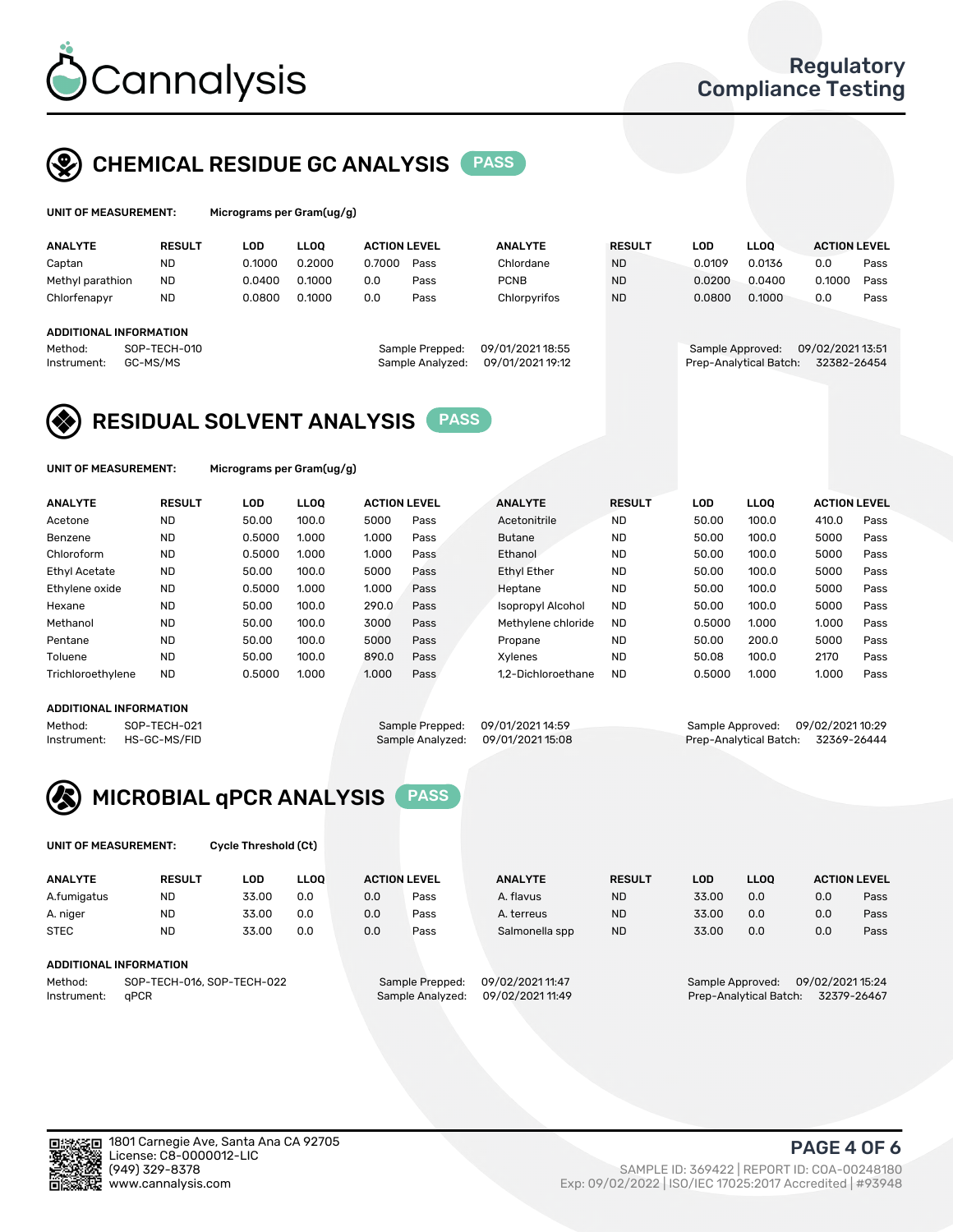



| UNIT OF MEASUREMENT:                                              |                                                                                                                                                                             | Micrograms per Gram(ug/g)      |             |                     |                                     |                                      |               |                  |                        |                                 |      |
|-------------------------------------------------------------------|-----------------------------------------------------------------------------------------------------------------------------------------------------------------------------|--------------------------------|-------------|---------------------|-------------------------------------|--------------------------------------|---------------|------------------|------------------------|---------------------------------|------|
| <b>ANALYTE</b>                                                    | <b>RESULT</b>                                                                                                                                                               | <b>LOD</b>                     | <b>LLOO</b> | <b>ACTION LEVEL</b> |                                     | <b>ANALYTE</b>                       | <b>RESULT</b> | <b>LOD</b>       | <b>LLOQ</b>            | <b>ACTION LEVEL</b>             |      |
| Arsenic                                                           | <b>ND</b>                                                                                                                                                                   | 0.0120                         | 0.1000      | 0.2000              | Pass                                | Cadmium                              | <b>ND</b>     | 0.0072           | 0.0500                 | 0.2000                          | Pass |
| Lead                                                              | <lloo< td=""><td>0.0068</td><td>0.0500</td><td>0.5000</td><td>Pass</td><td>Mercury</td><td><b>ND</b></td><td>0.0060</td><td>0.0500</td><td>0.1000</td><td>Pass</td></lloo<> | 0.0068                         | 0.0500      | 0.5000              | Pass                                | Mercury                              | <b>ND</b>     | 0.0060           | 0.0500                 | 0.1000                          | Pass |
| <b>ADDITIONAL INFORMATION</b><br>Method:<br>ICP-MS<br>Instrument: | SOP-TECH-013                                                                                                                                                                |                                |             |                     | Sample Prepped:<br>Sample Analyzed: | 09/01/2021 14:59<br>09/02/2021 07:44 |               | Sample Approved: | Prep-Analytical Batch: | 09/02/2021 21:29<br>32367-26456 |      |
| UNIT OF MEASUREMENT:                                              | <b>MYCOTOXINS ANALYSIS</b>                                                                                                                                                  | Micrograms per Kilogram(ug/kg) |             | <b>PASS</b>         |                                     |                                      |               |                  |                        |                                 |      |
|                                                                   |                                                                                                                                                                             |                                |             |                     |                                     |                                      |               |                  |                        |                                 |      |
| <b>ANALYTE</b>                                                    | <b>RESULT</b>                                                                                                                                                               | <b>LOD</b>                     | <b>LLOO</b> | <b>ACTION LEVEL</b> |                                     | <b>ANALYTE</b>                       | <b>RESULT</b> | <b>LOD</b>       | <b>LLOO</b>            | <b>ACTION LEVEL</b>             |      |
| Aflatoxin B1                                                      | <b>ND</b>                                                                                                                                                                   | 1.000                          | 2.000       |                     | N/A                                 | Aflatoxin B2                         | <b>ND</b>     | 2.000            | 5.000                  |                                 | N/A  |
| Aflatoxin G1                                                      | <b>ND</b>                                                                                                                                                                   | 2.000                          | 5.000       |                     | N/A                                 | Aflatoxin G2                         | <b>ND</b>     | 2.000            | 5.000                  |                                 | N/A  |
| <b>Total Aflatoxins</b>                                           | <b>ND</b>                                                                                                                                                                   | 10.00                          | 14.00       | 20.00               | Pass                                | Ochratoxin A                         | <b>ND</b>     | 1.000            | 2.000                  | 20.00                           | Pass |

### ADDITIONAL INFORMATION

Method: SOP-TECH-020 Sample Prepped: 09/01/2021 17:33 Sample Approved: 09/02/2021 11:02 Instrument: LC-MS/MS Sample Analyzed: 09/01/2021 17:36 Prep-Analytical Batch: 32366-26451

### FILTH & FOREIGN MATERIAL ANALYSIS PASS Q

UNIT OF MEASUREMENT: Filth and Foreign Matter (%, #/3g)

| <b>ANALYTE</b>                                              | <b>RESULT</b> | LOD | <b>LLOO</b> | <b>ACTION LEVEL</b>                                                         |      | <b>ANALYTE</b> | <b>RESULT</b> | LOD                                                                           | <b>LLOO</b> | <b>ACTION LEVEL</b> |      |
|-------------------------------------------------------------|---------------|-----|-------------|-----------------------------------------------------------------------------|------|----------------|---------------|-------------------------------------------------------------------------------|-------------|---------------------|------|
| IF RH ME                                                    | <b>ND</b>     | 0.0 | 0.0         | 1.000                                                                       | Pass | <b>IFM</b>     | <b>ND</b>     | 0.0                                                                           | 0.0         | 25.00               | Pass |
| Mold                                                        | <b>ND</b>     | 0.0 | 0.0         | 25.00                                                                       | Pass | <b>SSCD</b>    | <b>ND</b>     | 0.0                                                                           | 0.0         | 25.00               | Pass |
| ADDITIONAL INFORMATION                                      |               |     |             |                                                                             |      |                |               |                                                                               |             |                     |      |
| Method:<br>SOP-TECH-009<br>Instrument:<br>Visual Inspection |               |     |             | 09/01/2021 17:05<br>Sample Prepped:<br>09/01/2021 17:05<br>Sample Analyzed: |      |                |               | 09/01/2021 17:11<br>Sample Approved:<br>Prep-Analytical Batch:<br>32375-26450 |             |                     |      |



PAGE 5 OF 6